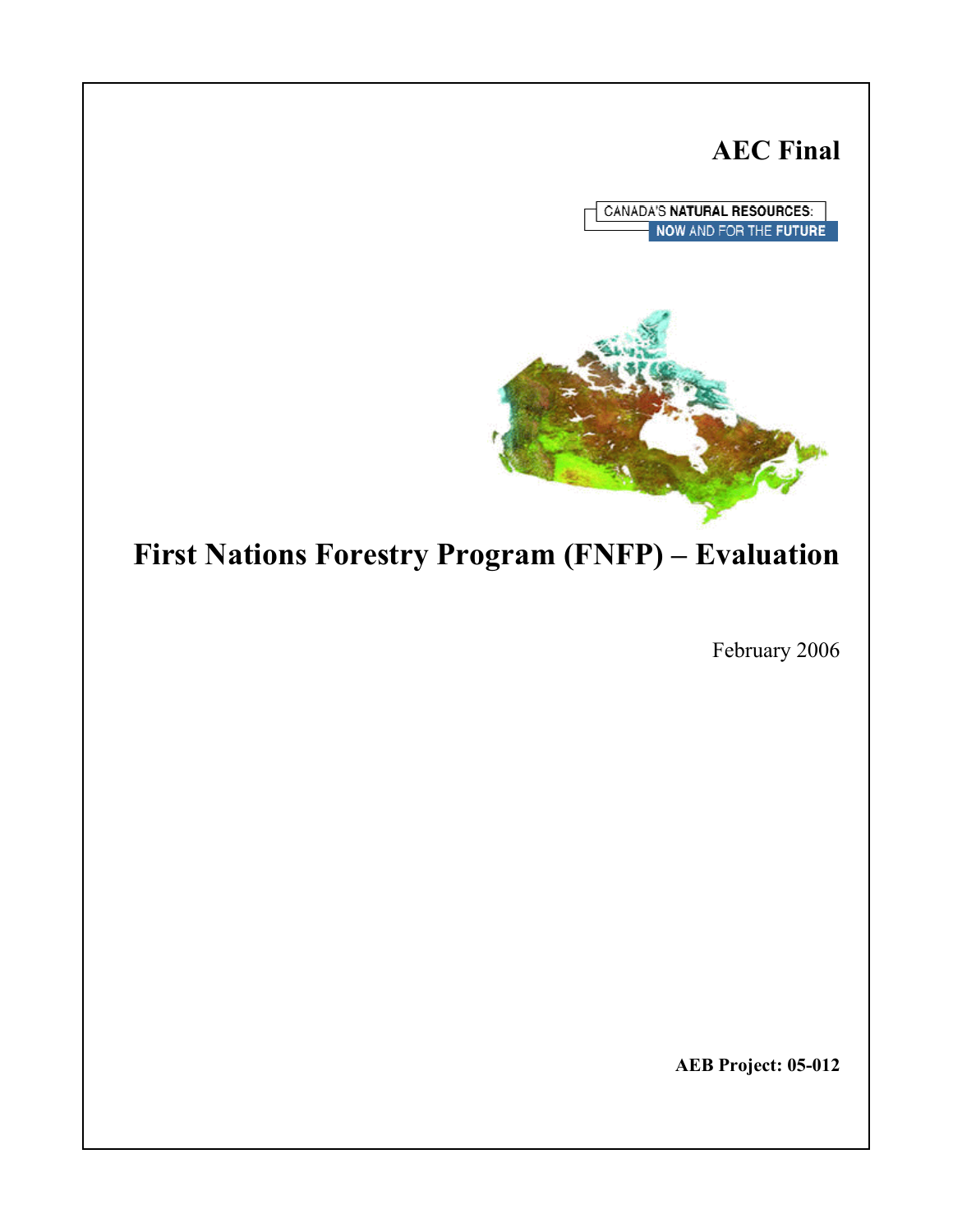# **1.0 BACKGROUND**

## **CONTEXT:**

NRCan promotes the sustainable development of Canada's forests and competitiveness of the Canadian forest sector. It has committed to help advance sustainable forest management on lands managed by First Nations. Under the *Indian Act*, Indian and Northern Affairs Canada (INAC) administers the cutting and removal of timber from reserve lands. INAC also has a mandate to deliver economic development Programs to First Nations and Inuit communities.

The First Nations Forestry Program (FNFP) was first introduced as a five-year joint initiative between INAC and NRCan, and was formalized through a Memorandum of Understanding (MOU) between the two departments in May 1996. The Program was extended on a yearly basis in 2001-02 and again in 2002-03. In April 2003, the FNFP was renewed for a five-year term to March 31, 2008.

The Canadian Forest Service's (CFS) is accountable for managing the Program by providing secretariat services to the provincial and territorial management committees (PTMCs), administering proposal processes, and managing contribution agreements on behalf of PTMCs and INAC. The Program itself is jointly administered and delivered through a two-tiered management structure.

There is a National Management Committee (NMC) with representation from the CFS, INAC and First Nations which provides overall direction to the FNFP. This includes policy development, establishing standards and procedures, allocating funds to the provincial and territorial management committees, establishing cooperative arrangements with other federal departments, and reporting to clients.

The Provincial-Territorial Management Committees (PTMCs) are comprised of representatives from NRCan and INAC regional offices and First Nations, and in a number of jurisdictions include provincial/territorial government and/or industry representatives. They have responsibility for program implementation and oversee delivery at the provincial and territorial level. This includes developing statements of strategic direction, regional policy and communication strategies, as well as managing provincial and territorial Program funds and application processes. They are also responsible for the review, approval and funding of project proposals, initiating advocacy and outreach activities, and establishing cooperative partnerships.

The main purpose of the FNFP is to improve economic conditions in status First Nation communities with full consideration of the principles of sustainable forest management through achievement of the following four objectives:

- to enhance the capacity of First Nations to manage their forest lands in a sustainable manner;
- to enhance the capacity of First Nations to operate and participate in forest-based development opportunities and receive their benefits;
- to advance the knowledge of First Nations in sustainable forest management and forest-based development; and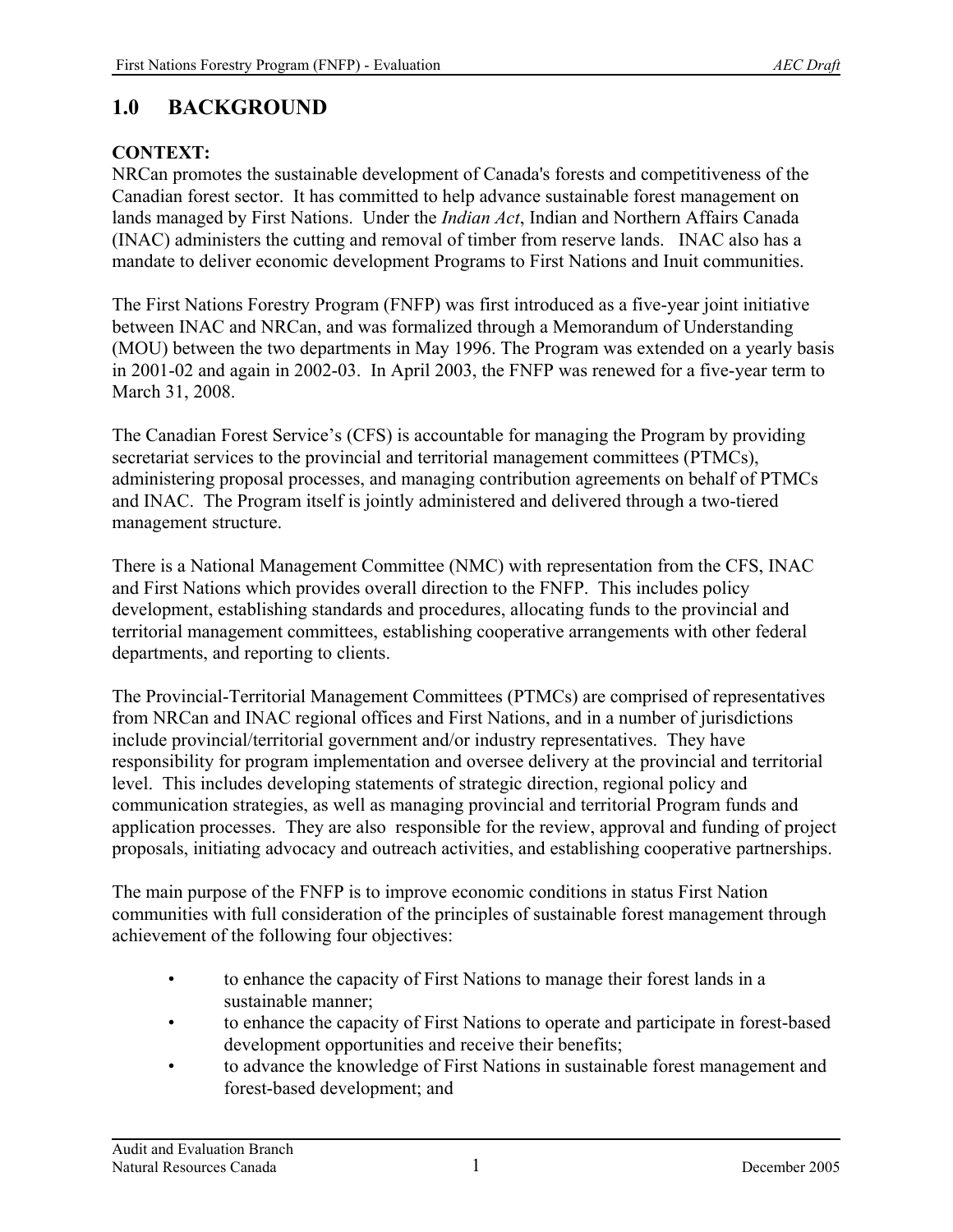• to enhance the institutional capacity of First Nations at the provincial and territorial level to support their participation in the forest-based economy.

The renewal of the Program in April, 2003 revised the FNFP's objectives to reflect First Nations' needs in forestry consistent with changes in the Program environment (including a growing land base under First Nations control). The renewal involved extensive consultations across Canada with First Nations and others. The renewed Program identifies forestry institutional development and recognizes the expanding reach of First Nations land and forest management requirements as a consequence of comprehensive claims settlements and treaty land entitlements.

## **RESOURCES OF THE FNFP PROGRAM:**

In 2003-04 and in 2004-05 NRCan and Indian and Northern Affairs Canada (INAC) each contributed \$3.25 million to the \$6.5 million per year during the two fiscal years. However, \$1.5 million of NRCan's amount was budgeted for the First Nations Element of the *Mountain Pine Beetle Initiative* in British Columbia to assist First Nations to control and minimize the impact of the current mountain pine beetle epidemic on reserve forest lands.

## **REASON FOR EVALUATION:**

The purpose of this formative evaluation was to review and analyse the evaluation issues identified in the 2003 Results-based Management Accountability Framework (RMAF). That is, to determine whether the mandate and objectives of the Program are still relevant; to determine if the Program has achieved what was expected and what impact did the Program design have on its performance; to determine the extent to which the Program made a difference; and to provide an overall assessment as to the cost-effectiveness of the Program. The evaluation covered the period April 1, 2003 to March 31, 2005.

## **METHODOLOGY:**

A multiple lines of evidence approach was used in this evaluation. Particularly, the focus was placed on document searches and literature reviews as well as telephone and in-person interviews with select key players involved in the delivery of the First Nations Forestry Program.

## Documentation/Literature Review

This included documents such as previous surveys and studies, performance reports, management information and administration data. In addition to hard-copy material the assessment of additional relevant web-based information was undertaken.

## Key Informant Interviews

Sixty-one interviews were completed, representing the staff and management of FNFP, as well as clients, partners, and other Program stakeholders inside and outside of government. Interviews undertaken within the National Capital Region were conducted in person whereas all others were conducted by telephone. A questionnaire was developed for the First Nations representatives who had involvement with individual project management/delivery. A second questionnaire was prepared for all others including Senior Management of CFS and INAC, the National Management Committee, members of the Provincial/Territorial Management Committees, and other government and/or representatives of First Nations or other organizations and industry as referred by the Steering Committee.

Subject-matter interviews were held with specialists involved with development of elements of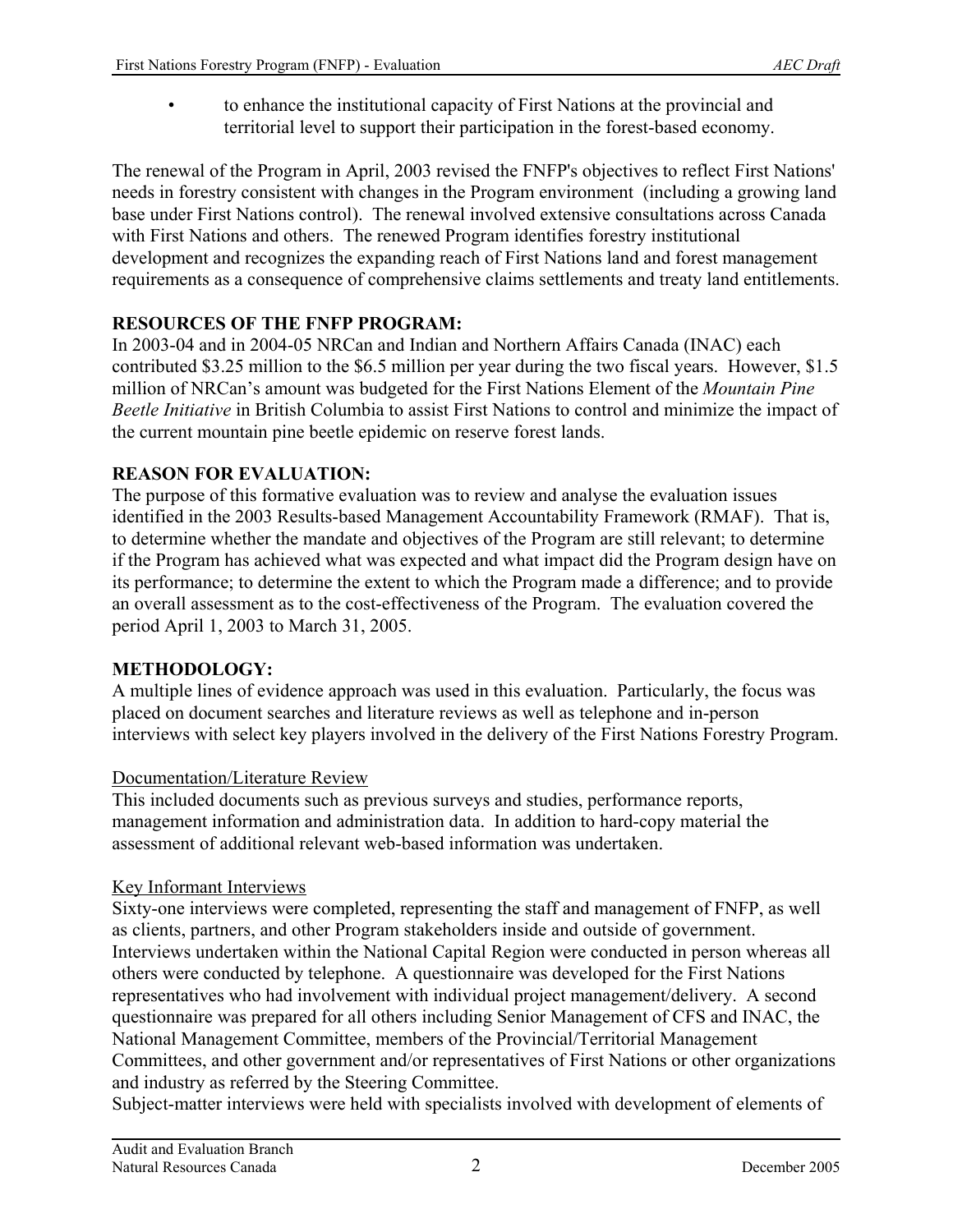the policy framework that impact FNFP. These included individuals from the Privy Council Office (PCO), the Public Policy Forum, Assistant Deputy Minister/Director General level managers, and other managers within INAC involved with development and management of related Aboriginal Programs.

# **2.0 MAIN FINDINGS AND CONCLUSIONS**

### **RELEVANCE OF THE FNFP PROGRAM:**

The expected **role** of the First Nations (FN) continues to change with respect to working alongside federal and provincial governments and industry in the management of Canada's forests. The policy landscape is changing and INAC is now developing new strategies and priorities for delivering its Community Economic Opportunities Program beginning in April 2005.

The FN **population** is changing. The First Nations, Inuit and Métis populations are the youngest and fastest-growing segments of Canadian society and, as an aging population prepares to leave the workforce in Canada, First Nations, Inuit and Métis youth will be available to supply needed skills and talent, provided they have the capacity and tools to take advantage of opportunities. This will be particularly true in regions of Canada where Aboriginal people constitute a significant component of the labour force.

The FN **environment** has also changed as evidenced by the fact that virtually all levels of capacity are now reflected within the cross-section of FN communities. This ranges from the management of large forest enterprises in some communities to others that are the inexperienced, new entrants into the Program. However, this changing environment will require better co-ordination between FNFP and like-minded capacity-building Programs such as those within Human Resources and Skills Development Canada (HRSDC). There needs to be a recognition that expectations within the many aboriginal communities have now been raised and as a result, the initiatives currently underway need to have sustained support.

Evidence based on recent court decisions and implementation of provincial forest management strategies indicate that the First Nations are becoming more significant partners in the forest sector, particularly in forest management. Forestry is seen as a key economic opportunity for many First Nations, driven by major boreal forestry development projects across Canada, an expanding First Nations forestry land base, and a youthful First Nations forestry labour force. The FNFP is unique in federal economic-development Programs with its focus on forestry. And, a policy review shows that the Program is in direct support of economic development policies within the federal government. These findings are tempered by the comments of several respondents who feel that the Program itself needs more support from within INAC and NRCan and should be more evident in departmental priorities and policies.

## **GOVERNANCE AND MANAGEMENT OF THE FNFP:**

A critical component and strength of FNFP lies within its provincial/territorial governance structure. The Program is primarily delivered through the Provincial and Territorial Management Committees (PTMCs) comprised of what has been termed a "cluster of interests". The value of this model can be gauged by the level of participation of its members and by other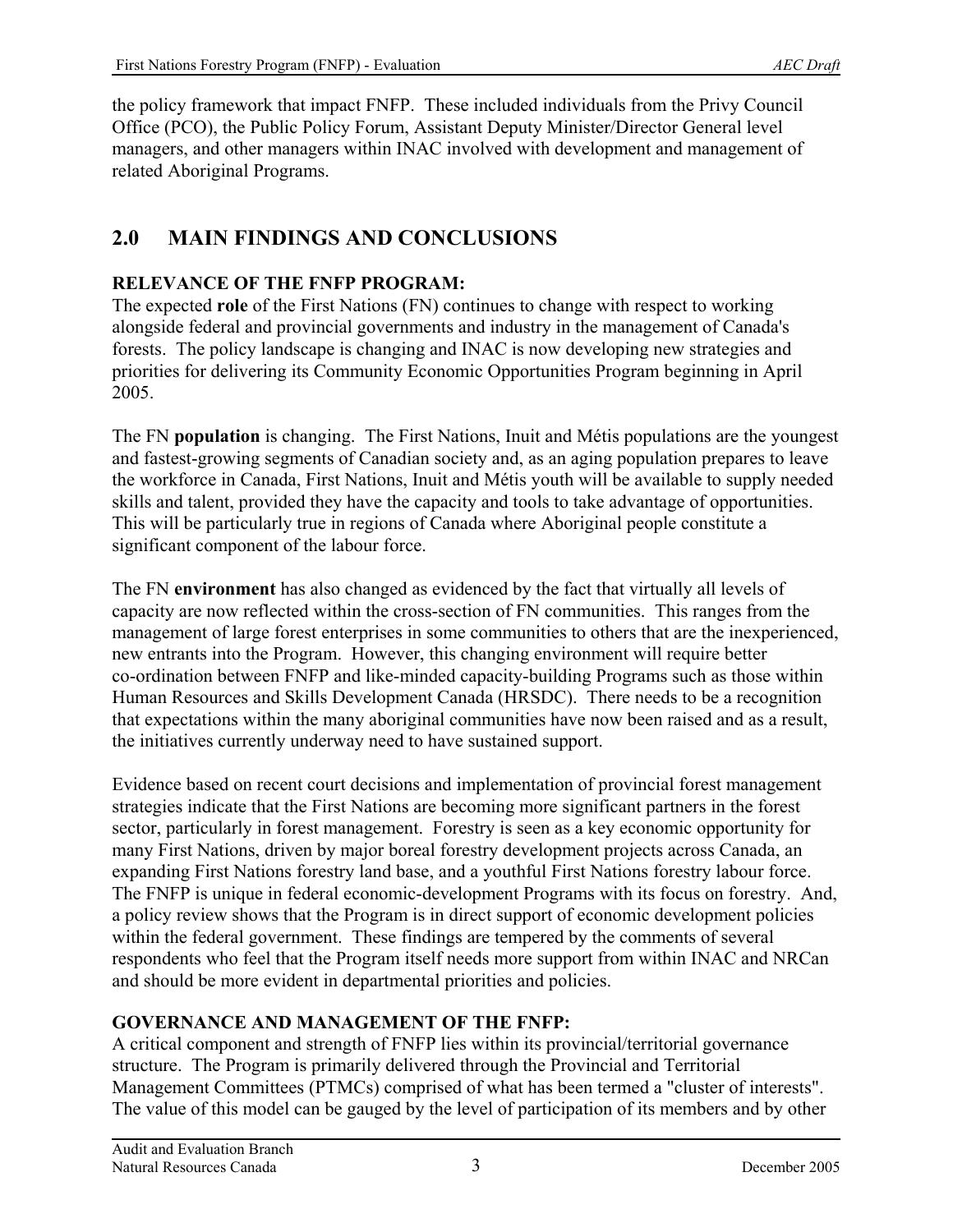federal agencies that are structuring their delivery of new Program initiatives on the success of the FNFP PTMC delivery model.

Within the governance model however, there are continuing issues to be resolved. For example the involvement of the provinces and industry on the PTMCs varies considerably. The PTMC process would, in all likelihood, benefit from having the major land managers at the table. However there would be some risk in expanding the PTMCs to include industry there may come a point were the FNs will lose their influence. Aboriginal involvement is an integral part of the success of the Program.

The current role and the membership of the National Management Committee (NMC) is one that evokes considerable opinion from members of the PTMCs. The study found convincing support for stronger PTMC/FN representation on the NMC. The NMC has been described by a few interviewees as 'a mystery', the majority are generally unsure of how it does business and how decisions are made.

Although the NMC has, throughout the delivery of this Program, met and openly discussed the Program with the PTMCs, there is still a feeling that PTMCs' representatives need to sit at the national management table. However, if the membership of the NMC were to be modified to include the PTMC, then it must be done in a manner that respects the accountabilities of the INAC and NRCan-CFS managers who are responsible for the Program.

There has been progressive change in the FN environment and the Program needs to lead in this changing time. The long-term impacts of the Program are not well known. This is understandable, given that the Program was not designed to capture such impacts. However, there is a need to assess the long-term impacts of the projects.

The FNFP has evolved over recent years with mature activities now being undertaken by several communities and band councils. The Program has also had the experiences/lessons of both achievement and setback. While some communities have built on this maturity and experience, the Program continues to encourage new entrants as it reaches into as many communities as possible.

Finally, concerns were expressed with regards to the perceived "regional entitlement" aspect of the funding for although the Program is not an entitlement Program it is believed by some that it is managed in that way.

There is an overall satisfaction with the management of FNFP by the project participants. The performance of the PTMCs is strongly supported by a wide majority of the respondents, however, their views on governance at the national level (NMC) are mixed.

The findings from the interviews strongly suggest that the FNFP should consider replacing the current NMC with the establishment of a broad-based National FNFP Council. Any new management structure and process should only be undertaken on a trial basis.

Finally, more progressive planning within FNFP is required in order to keep up with the rapid changes within the FN environment. As well, the Program needs to build on its success in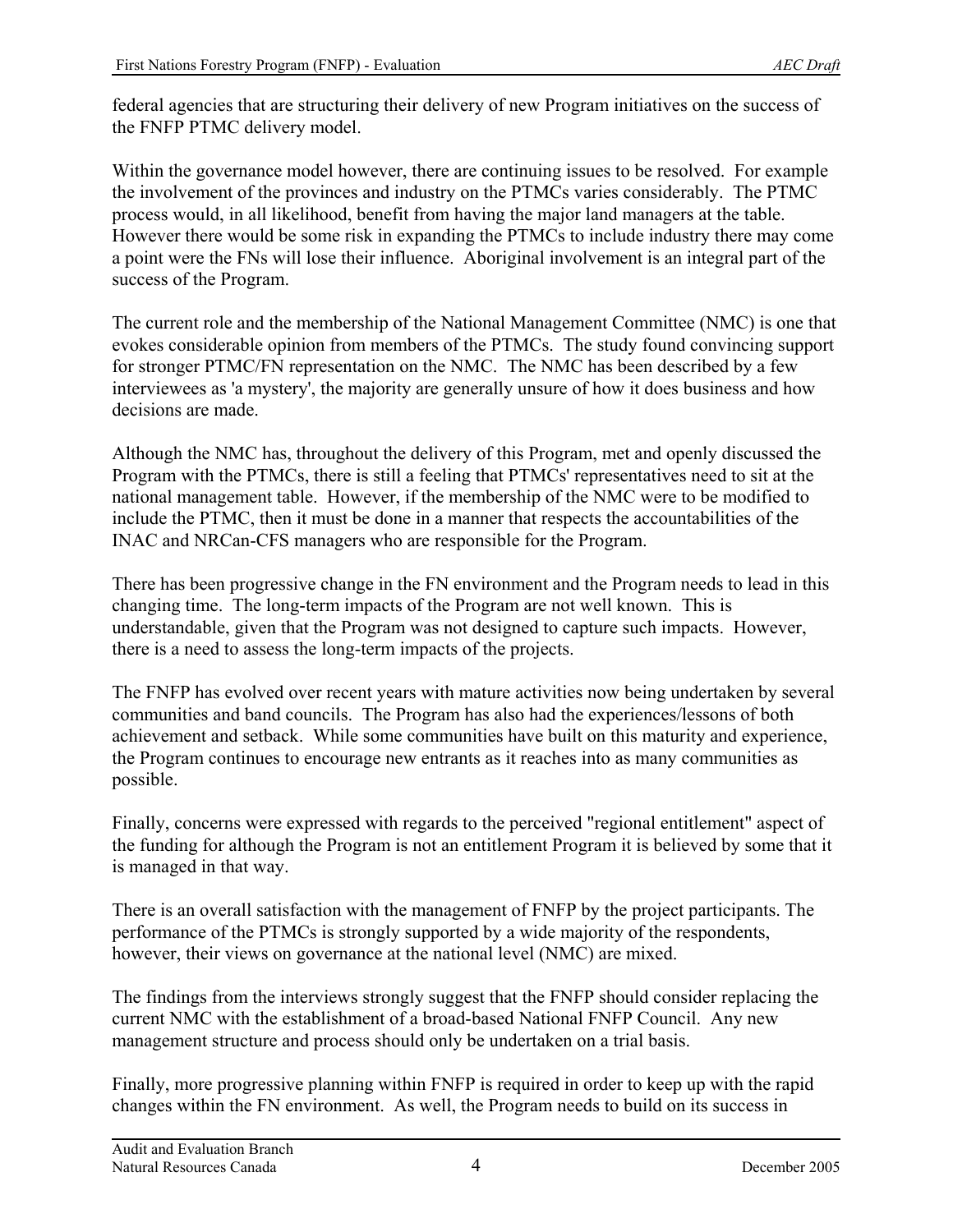capacity building. In line with these conclusions, the Program will need to assess the longer-term impacts of the projects that have been completed over the past decade.

## **SUCCESS OF THE FNFP:**

Reporting on Results: Most respondents are pleased with the reporting and the efforts that are made to promote the Program. However the study found that there is little tracking over time and not enough information flowing back to PTMCs on projects. While FNFP promotes its successes up front, it does not report very well on lessons learned. Following from this, there needs to be more qualitative assessments of the Program, particularly on key issues such as 'capacity building'.

National Database: The recent development of the National Database is generally seen as a positive means of gathering information at the National level and for use in generating annual reports for the Program. There are concerns about the timeliness of the information and on the fact that it is needs to be used more by management in their Program assessments and planning.

Reaching Target Communities: The vast majority of project recipients were satisfied with the ability of the FNFP to reach the target communities. The CFS regional staff members are acknowledged as being effective in making sure that information was sent to every community and for being available for inquiries as needed. The contacts are made in various ways with mail-outs being the constant. In some provinces the Program is well promoted in various FN meetings, workshops and conferences. In addition, information is available by Internet and, as well, in some PTMCs. An attempt is also made by several PTMCs to target isolated communities and to encourage new applicants. There is a good coverage of the Program through distribution to industry contacts.

Reaching Program Objectives: There is a high approval rating for the Program in terms of meeting the perceived objectives. Many of the project participants stated that, in almost all cases, their project objectives had been met or exceeded. However the study found that in those cases where the objectives had not been met, respondents attributed this to a lack of funds or the late start of the project. The latter has been addressed in that regional FNFP managers commence the call for proposals in November to ensure that projects are reviewed and approved and the successful proponents notified prior to April 1, when projects can begin. The total value of contribution funds is \$3.875 million annually and the average project contribution varies between \$23K and \$30K. In 2004-05, the FNFP funded 174 projects and worked with 161 First Nation communities, organizations or businesses. Of these, 41 were projects with proponents who had not been engaged with the FNFP previously

Links With Other Related Programs: The majority of respondents felt there was little or no overlap with other Programs either federally or at the provincial/territorial levels. FNFP is recognized as the only on-reserve, capacity building Program in forestry. The Model Forest Program was given as an example of a Program with similar objectives. There was an expressed need for stronger links with INAC's Resource Access Negotiations Program (RAN) and other initiatives ( now part of the new Community Economic Development Program). Several interviewees stated the need for stronger ties at the national and provincial/territorial levels between NRCan-CFS, and HRSDC. There needs to be a stronger effort to link with other federal and provincial initiatives. The need was also expressed for development of stronger ties with FN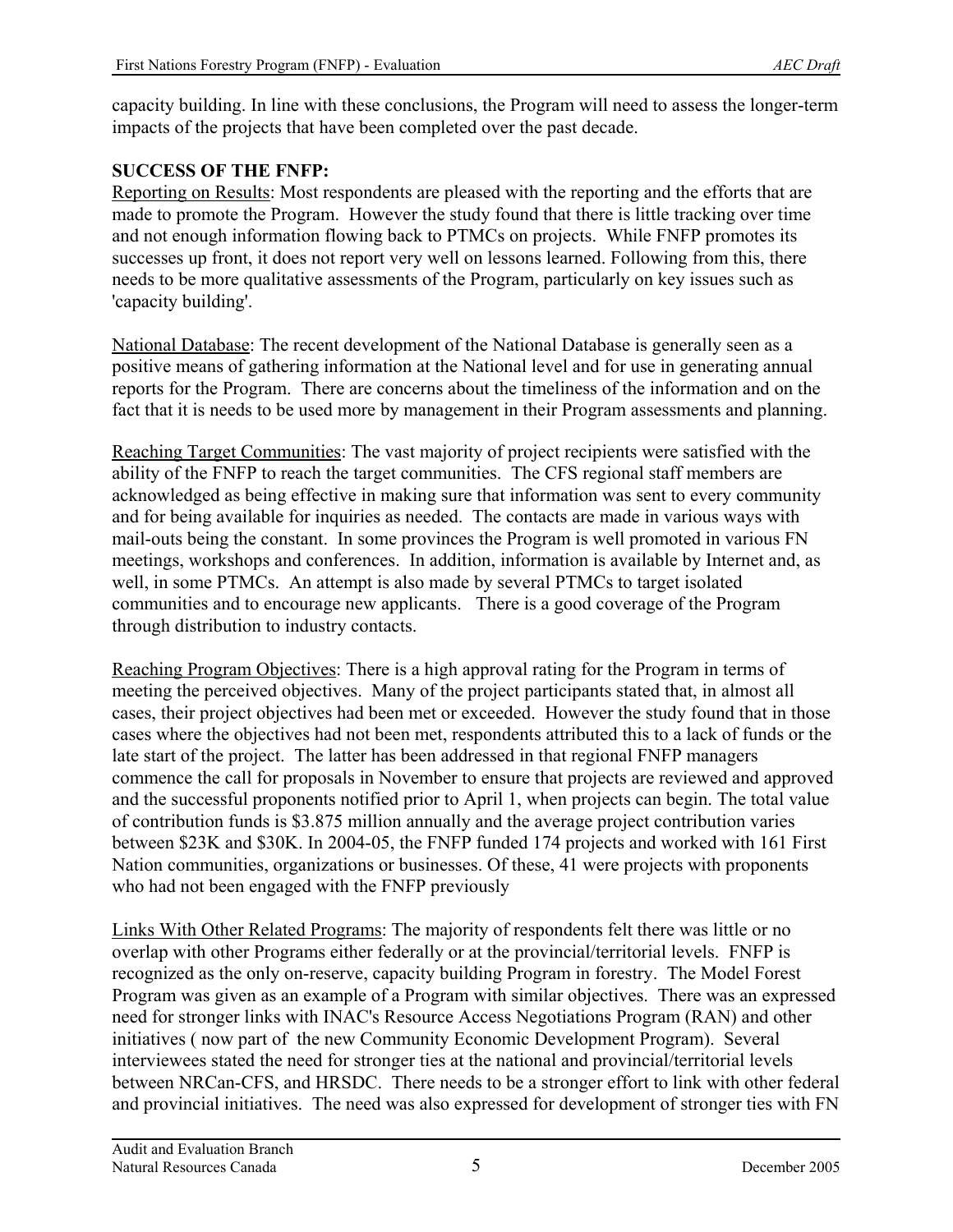governance in the provinces/territories. The problem in exploring and developing linkages between FNFP and other agencies was seen by some in the CFS and INAC as one of time and resources that are dedicated to the Program delivery.

As a result of more FNs taking responsibility in forest management, there is a need to have greater FN representation in all aspects of management of the Program. With the Program shifts in INAC it is important for NRCan and INAC to work more closely together. There is a greater need for long-term planning and multi-year funding commitments.

FNFP Business Lines: The study found that in terms of achieving success, the FNFP's most consistent gains have been through the training Programs. However in some PTMC's, there is expressed frustration that trained foresters are leaving for employment in other sectors or that there are few employment opportunities for trained Aboriginals. There is a feeling that many of the forest management plans lie on the shelves and have not been implemented. There is also the concern that there is no follow-up to the forest management in place on-reserve and that there is a very fragile infrastructure in place on which the hopes of success are pinned.

Success In Meeting Longer Term Objectives: While the majority of respondents stated that the long-term impacts are not well understood, the study found that the Program is not designed to capture such impacts. It was felt that in order to assess and refocus efforts, there is a need to know where the Program lies on the continuum. There may be a need to develop provincial/territorial and/or regional strategies within a national Program to reflect variation across the country. It was thought also that the Program in its present form may be at a plateau and the time has come to move to the next level.

#### **CONCLUSION:**

It is clear from this evaluation that FNFP has been a principal component in developing a strong pool of experienced individuals and talent within the FNs that collectively have the abilities to make significant inroads on sustainable forest management both on and off reserve. The Program's delivery model is widely seen as a success. However even with the success, the FNFP achievements to date are acknowledged by most respondents as still at the low end of the delivery curve, and may be set back without increased support in building and enhancing delivery-based infrastructures within FNs. It is also acknowledged that the successes of the Program over the longer-term are not well understood. However despite the uncertainties, there have been several examples of successes in building capacity towards sustainable forest management within FN communities. For example:

## **First Nation Forestry Youth Employment Program**

In 2000, the Fort William First Nation, working with Bowater Forest Products Inc., started the *First Nation Forestry Youth Employment Program* in the Thunder Bay, Ontario area. The goals of the Program are to build First Nation knowledge and awareness of sustainable natural resources. The practical experience encourages many youth to come back as crew leaders-intraining. Graduate youth are also enrolling in post-secondary institutions for further education in forestry and related disciplines. With the support of the FNFP, the Ontario Government, forest industry partners including Bowater, Weyerhaeuser Canada, and Tembec Inc., along with the Confederation College Forestry Centre, three camps were created in northern Ontario in 2004. In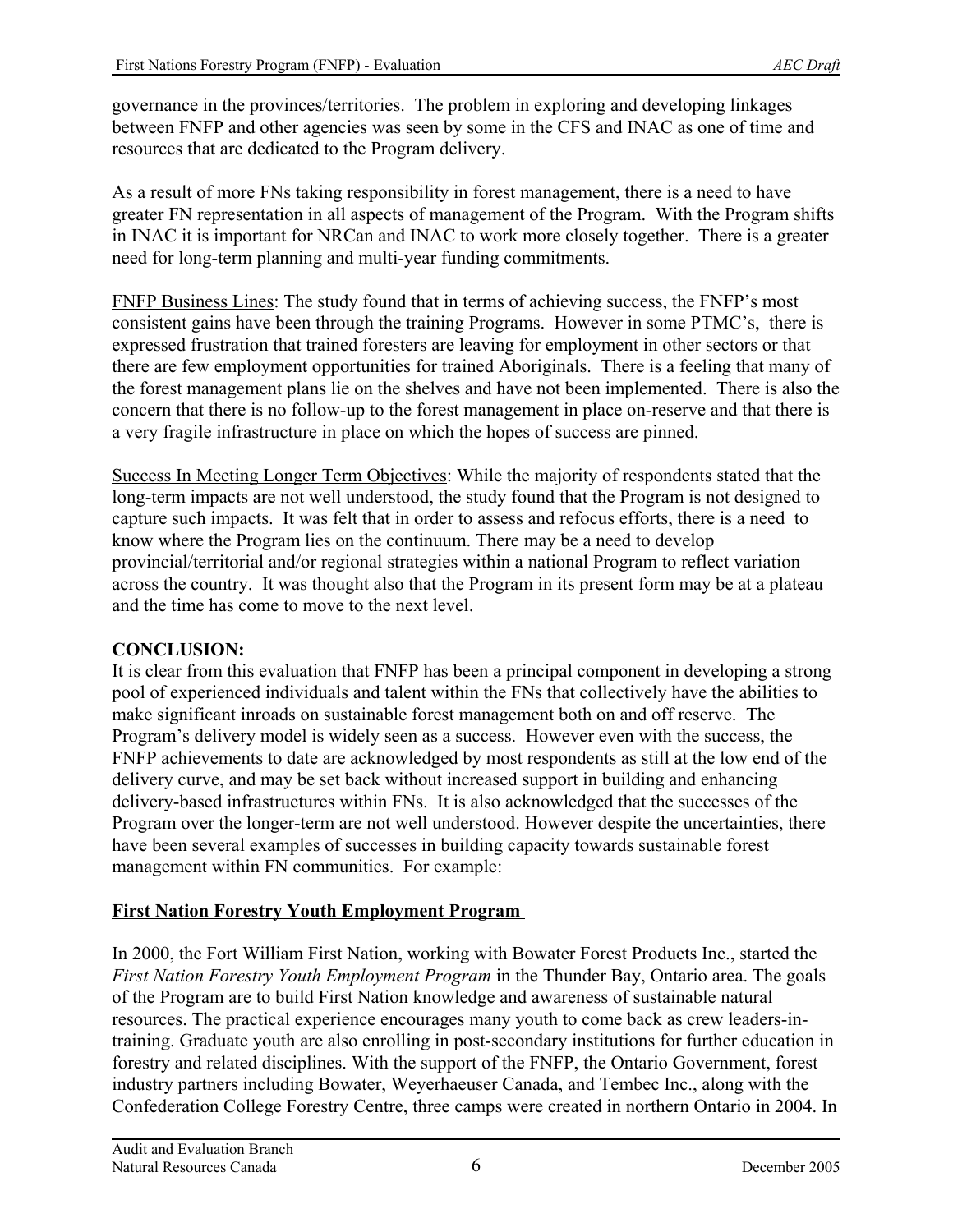2004-05, 50 Aboriginal youth from 23 communities participated, and 96 per cent completed the Program. Twenty former participants found full-time employment. The FNFP, a strong partner in the Program, has contributed \$60,000 towards operating costs over the past several years.

## **Natuaganek First Nation**

Over 40 years of uncontrolled harvesting took place on the Natuaganek reserve, located just outside the City of Miramichi, New Brunswick. In the early 1990's, the Natuaganek First Nation developed a sustainable forestry plan that looked at community needs, and the balance between the protection and cultivation of all natural resources on their lands. Since 1996, the FNFP has supported the Nation in putting their management plan into action. The Nation took steps towards forest certification in the early 2001-04 period. In September 2005 it was certified by the Forest Stewardship Council (FSC), creating a marketing advantage for Natuaganek's forestry businesses. It is the first forest to be certifiedby FSC in New Brunswick. Since 1996-1997, the FNFP contributed over \$67,000 to help the Natuaganek First Nation manage its' forests and achieve certification. Natuaganek First Nation employs up to 85 band members in its forestry operations during the busy season.

### **Pikangikum Land Use Plan Under Review**

The Pikangikum First Nation is a community of 2,100 people located on Pikangikum Lake, 100 km northwest of Red Lake, Ontario. The community is endeavoring to increase employment opportunities related to its natural resources. Recognizing that youth unemployment was a major issue, the community began negotiations with the province of Ontario to acquire a Forest Management License, and in 2000 the Whitefeather Forest Initiative was born. Securing new resource-based economic opportunities within the traditional territories of the Pikangikum First Nation is the primary goal of the initiative.

The culmination of the White Feather Forest Initiative has been the preparation of a draft land use strategy for the White Feather Forest and adjacent areas (a total area encompassing 1.3 million hectares). The final land use plan is expected to be completed by April, 2006. The FNFP is a partner of the Initiative and has contributed over \$160,000 since 1996-97 to help the band meet its objectives.

#### **There are many other successful FNFP projects and are documented the FNFP report (2005)** *First Nations Forestry Program: Success Stories*

As well, FNFP is considered to be successful in its reporting out on the Program initiatives over the past two years, however, many respondents feel that this can be improved in some respects. Also, FNFP has been quite successful in reaching its target communities over the review period and to-date some 461 FN communities have participated.

Finally, the study concludes that the CFS and INAC should be more strategic in developing linkages between FNFP and other related funding Programs and organization, particularly those within other federal agencies. As well, the CFS and INAC need to explore means to support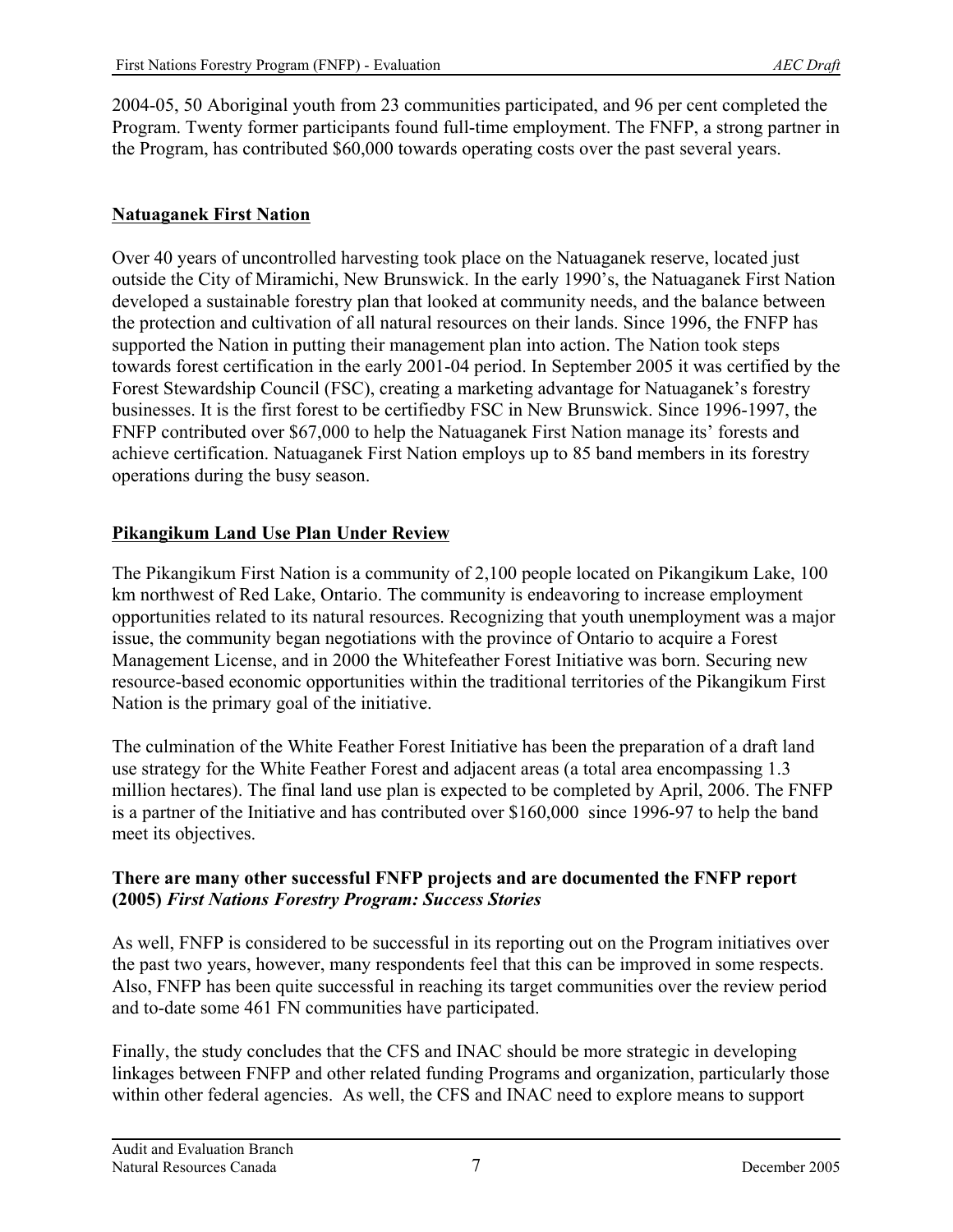their PTMC members in the developing of stronger links between FNFP and related initiatives within their regions.

# **3.0 RECOMMENDATIONS AND MANAGEMENT RESPONSES**

## **RELEVANCE OF THE FNFP**

*Recommendation # 1:* 

*It is recommended that a high-level assessment of the (forest -Aboriginal) policy framework be undertaken by INAC and NRCan.*

*Management Response*: Accepted.

• The Program adheres to the government's, NRCan's and INAC's policy statements related to the resource sector, capacity building and economic development strategies of First Nations in Canada. Work is underway within CFS to provide more precision to ongoing work regarding CFS' Aboriginal policy framework. This work will be completed well before March 31, 2008. The Program's accomplishments and INAC's and NRCan's continuing role to support First Nations forest-based requirements will be taken into account during Program renewal.

## **GOVERNANCE AND MANAGEMENT OF THE FNFP**

#### *Recommendation # 2:*

*It is recommended that the current National Management Committee (NMC) be replaced by a National FNFP Council in order to satisfy the needs of the Program stakeholders and the accountabilities of the two funding agencies INAC and NRCan.*

#### *Management Response:*

Accepted.

- The NMC considered a number of options that could accommodate the First Nations' requests for increased participation at the national level at its April 14, 2005 meeting. From the options discussed, the following option was chosen by the NMC as the best way to accommodate the request while respecting the funding departments' overall responsibilities and accountability for Program management and efficiency, and will be proposed to the PTMCs:
	- < A National Management Council (NMC) comprised of one First Nations representative from each PTMC will be established during the 2006-07 fiscal year. The funding departments will also invite other key stakeholders from the public and private sectors to sit on the Council as full participating members.
	- < Examples of potential key stakeholders include the National Aboriginal Forestry Association (NAFA), other federal departments (e.g. HRSDC, Industry Canada,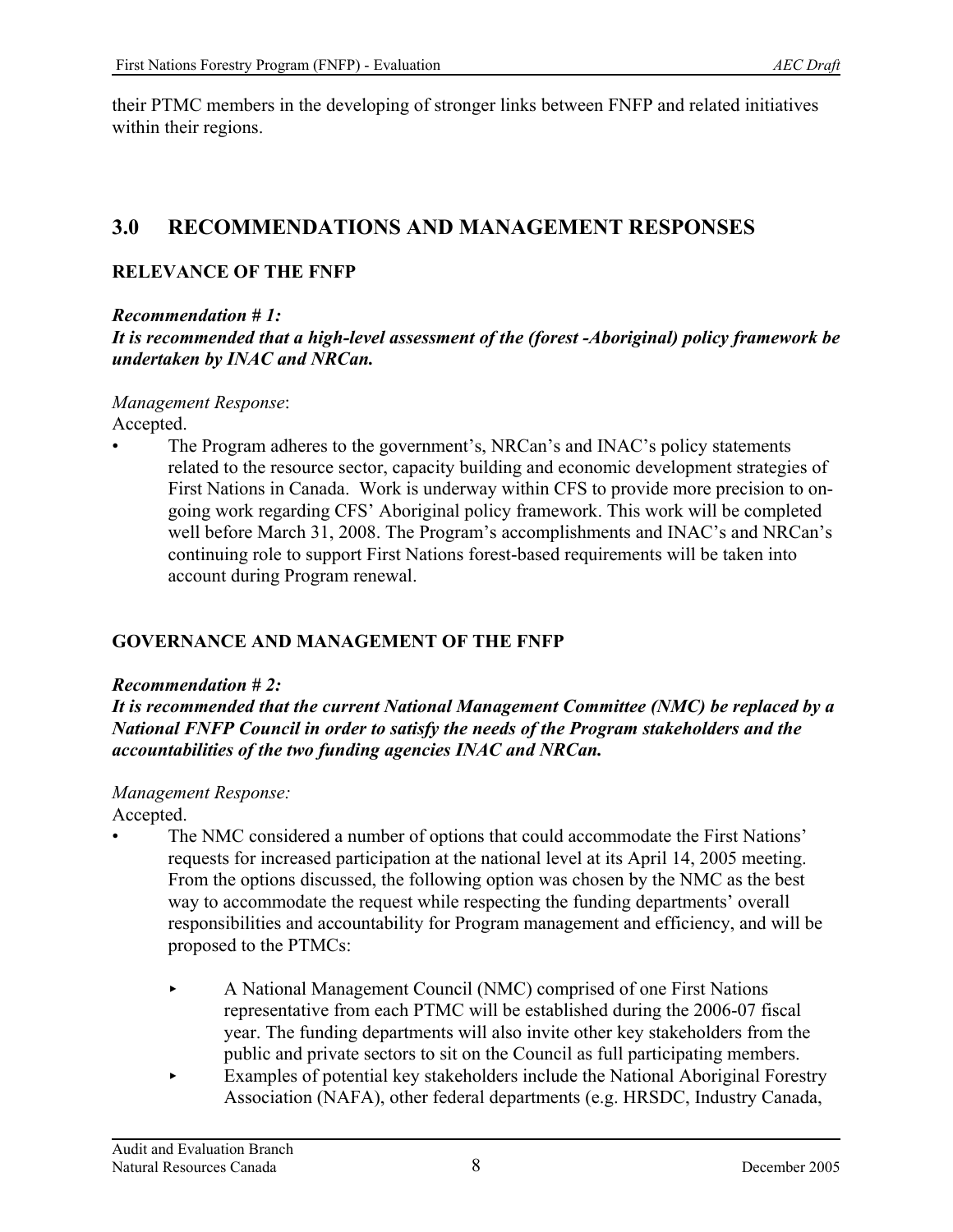Environment Canada), the forest industry (e.g. Forest Products Association of Canada (FPAC)) and the provinces (e.g. a representative from CCFM).

- The Council will provide recommendations on overall strategic direction to the Program; however, the implementation of its recommendations would remain the responsibility of the INAC and NRCan departmental representatives accountable for the Program.
- The NMC remains concerned that whatever structure is chosen has to strike a balance that allows for meaningful participation by First Nations, the departments' accountability for managing the Program, and the functionality of the Council. The NMC believes this proposed structure represents a reasonable compromise among these concerns.
- This new governance structure would be undertaken as a trial mechanism to be assessed for its effectiveness during the last 2 years (2006-08) of the current Program.
- It is proposed that new national governance structure will take effect during the 2006-07 fiscal year its Terms of Reference to be established prior to implementation.

#### *Recommendation # 3:*

#### *It is recommended that the current operational model be reassessed to better determine the impact of funding levels on outcomes.*

#### *Management Response:*

Accepted.

- The current operational model is considered to be successful by both participants and external groups (e.g. other government departments) in terms of its ability to ensure local needs and interests are met by the Program. However, there should be increased vigilance by PTMCs to ensure that the Program's funding is allocated to strategic priorities set annually by the individual PTMCs.
- A study examining the impact of current funding levels on project outcomes will be undertaken in 2006-07. This study will examine:
	- the extent to which regional PTMCs are following their statement of strategic direction when allocating funds, and whether or not the statements link to FNFP national objectives;
	- < if and how final project deliverables deviate from those initially proposed by the recipient due to funding amount allocated; and
	- $\rightarrow$  the number of projects that do not receive the full amount of funding requested.

#### **SUCCESS OF THE FNFP**

#### *Recommendation # 4:*

*It is recommended that reports focus more on qualitative assessments and impacts such as 'capacity' and not place as much focus on the numbers of plans and studies as indicators of success.*

*Management Response:* Accepted.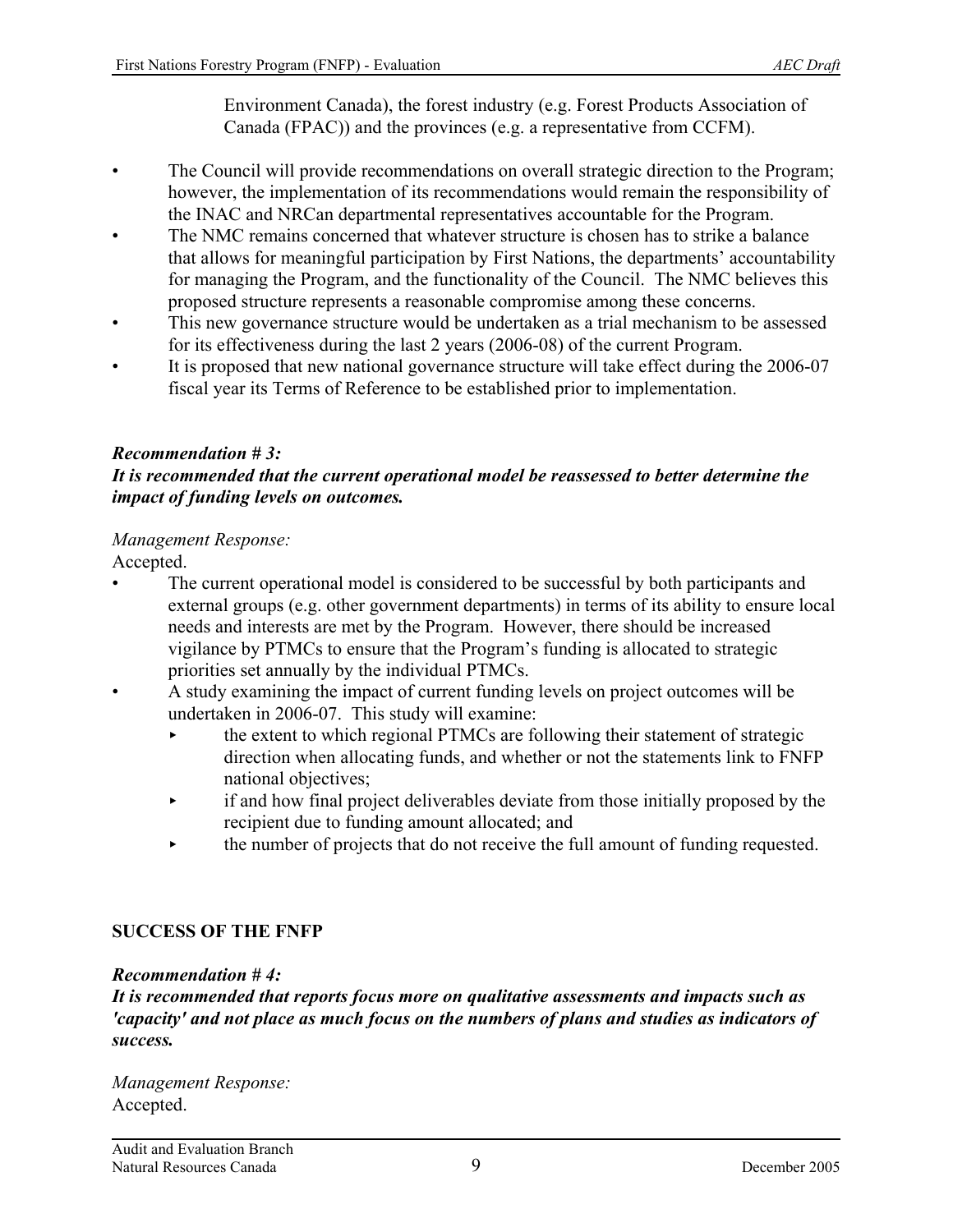- FNFP is reassessing its current performance measures and reporting format with respect to their informative value and ability to reflect progress towards the Program's objectives. As a result, an examination of new performance measures that utilize qualitative and temporal assessments, as well as quantitative assessments, will be undertaken in 2006-07 and completed during the fiscal year. The current reporting format will then be revised to include these new measures.
- In 2006-07, the NMC will assess the lasting impacts of projects over time that are funded by FNFP (e.g. implementation of forest management plans, success of businesses, retention rate of trained individuals for on-reserve forestry activities, etc.) to better assess its ability to increase on-reserve capacity and economic sustainability in participating First Nations communities. Such assessments will be performed using methods such as formal surveys, external audits and evaluation, and increased project monitoring by Program managers.

## *Recommendation # 5:*

#### *It is recommended that a complete review of the functionality of the National Database and its use as a planning tool be undertaken and a realtime application of the FNFP Database be provided to INAC through the Internet or Extranet.*

#### *Management Response:*

Accepted.

- Both INAC and CFS are presently working together to address the availability of the system to INAC FNFP counterparts and to the public through an enhanced FNFP website capability. INAC has been granted read-only access to the full database, while the public will be granted read-only access to key information available within the database (e.g. tombstone data).
- Work is presently underway by INAC's and NRCan's Program delivery and informatics groups to increase the system's ease of use with respect to data entry and analytical capabilities, which will in turn increase the system's importance as a planning and reporting tool for the Program. This work includes:
	- Reassessment and redevelopment of the point-of-entry interface based on user input.
	- $\blacktriangleright$  Populating the database with historic tombstone data (prior to 2003-04).
	- Revisiting the system's operational policy to re-affirm the purpose with respect to information requirements and reporting formats, thereby promoting increased understanding of system capabilities among Program managers.
	- It is expected that this work will be completed in 2006-07.